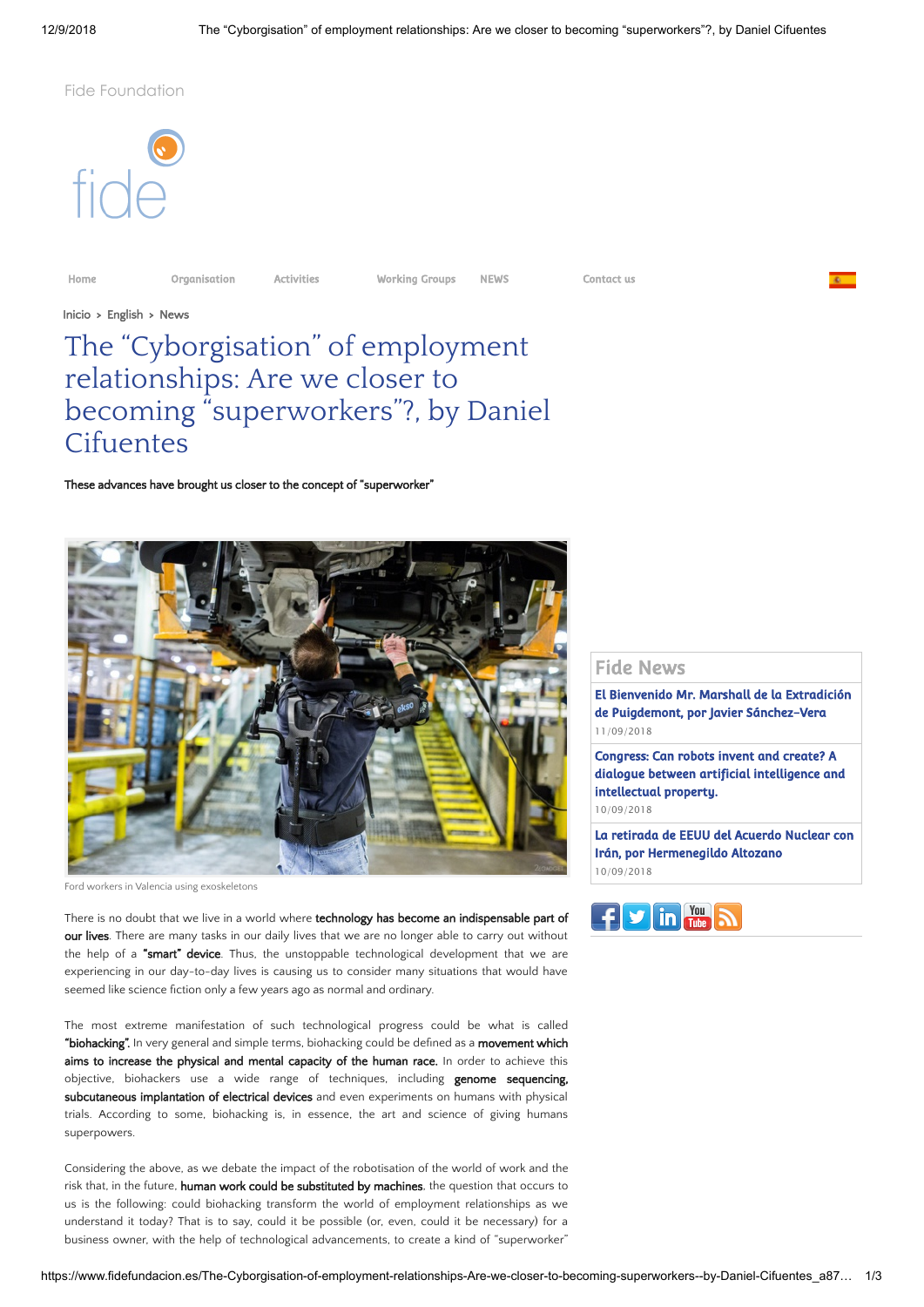that could compete with machines?

To date, we have witnessed what one might call a type of "soft biohacking". Business owners currently provide employees with diverse and increasingly sophisticated external devices that facilitate the provision of their services. And there is no doubt that the use of all these "smart" devices has served to increase the capacity and skills of employees. These advances have brought us closer to the concept of "superworker", especially if we compare the services that a worker is capable of offering today with those offered by an employee before the "smart" era.

But could employers go even further and try to implant "hard biohacking" in their employees? Again, it seems that we are faced with a question pertaining more to science fiction than the working world. However, reality shows us that this is, in fact, not the case. Recently, news has circulated of companies that have started to implant microchips in the hands of their workers to speed up various access, identification and transaction processes. Given that installing technological components in workers' bodies is already being discussed, there is no doubt that we are facing a first manifestation (albeit light) of the use of biohacking in the working world.

Aside from ethical considerations which are beyond the scope of this article, from a strictly legal perspective, the implementation of biohacking practices in the work environment generates many complex questions. Therefore, it would be prudent to consider first of all whether business owners, by using their directive power and with the justification of organisational needs and improving productivity, could end up unilaterally imposing biohacking on their workers. On the other hand, and from the worker's perspective, one could question the validity of any consent given to the employer for the implantation of technological components in their body. In line with the above, one could also consider whether this consent would be evaluated differently if the introduction of the technological improvements which required such consent were, for example, necessary for the provision of services, or if the worker received a financial benefit in exchange, or if the improvements that were implemented benefit the worker in their private life as well as professionally, or even if they were necessary simply from a risk prevention standpoint.

Evidently, the protection that the current regulatory framework gives in terms of a worker's right to privacy, intimacy and physical integrity means that the answer to all of the above questions would be "no". However, what would happen if, instead of considering the above questions from the perspective that biohacking encroaches on the privacy and physical integrity of workers, we were to treat such measures as a way of empowering workers and developing their skills? Would the answer definitely be the same?

For this reason, and in the same way that the European agencies are working on the development of a legislative framework to regulate the development and use of robotics and artificial intelligence in all social orders, paying special attention and care to ethical and moral aspects, it would also be advisable to begin to work on a regulatory framework that anticipates and responds to questions and problems that could arise in the implementation of biohacking in the world of work in the (not-so-distant) future.

### Daniel Cifuentes



Daniel Cifuentes has extensive professional experience in employment law and is considered to be one of the top lawyers in Spain in this practice area. In 2014 he joined Pérez-Llorca as partner of the Employment practice, after a number of years working at law firms.

Tweets por [@fide\\_fundacion](https://twitter.com/fide_fundacion)

#### *<b>G* [FIDE FUNDACIÓN](https://twitter.com/fide_fundacion)

fide @fide\_fundacion

El Bienvenido Mr. Marshall de la Extradición de Puigdemont, por Javier Sánchez-Vera El Tribunal Supremo español no estaba pidiendo nada distinto de lo que nuestros tribunales vienen dando a Alemania y a otros países con normalidad desde hace años [fidefundacion.es/El-Bienvenido-…](https://t.co/HAEYc5Ur60)



[11 sept. 2018](https://twitter.com/fide_fundacion/status/1039463147676020736)

#### *<b>EIDE FUNDACIÓN* fide @fide\_fundacion

Congress: Can robots invent and create? A dialogue between artificial intelligence and intellectual property. Fide and Universidad de Alicante, 29th and 30th of November On these two days the congress

#### [Insertar](https://publish.twitter.com/?url=https%3A%2F%2Ftwitter.com%2Ffide_fundacion) [Ver en Twitter](https://twitter.com/fide_fundacion)

| Me gusta esta página<br>Ver vídeo                    |  |
|------------------------------------------------------|--|
| Sé el primero de tus amigos en indicar que te gusta. |  |
| Suscríbete. Introduce tu mail                        |  |

**Me gusta** 0 [Tweet](https://twitter.com/intent/tweet?original_referer=https%3A%2F%2Fwww.fidefundacion.es%2FThe-Cyborgisation-of-employment-relationships-Are-we-closer-to-becoming-superworkers--by-Daniel-Cifuentes_a878.html&ref_src=twsrc%5Etfw&text=The%20%E2%80%9CCyborgisation%E2%80%9D%20of%20employment%20relationships%3A%20Are%20we%20closer%20to%20becoming%20%E2%80%9Csuperworkers%E2%80%9D%3F%2C%20by%20Daniel%20Cifuentes&tw_p=tweetbutton&url=http%3A%2F%2Fxfru.it%2FDiNtdc) **[Compartir](javascript:void(0);)**